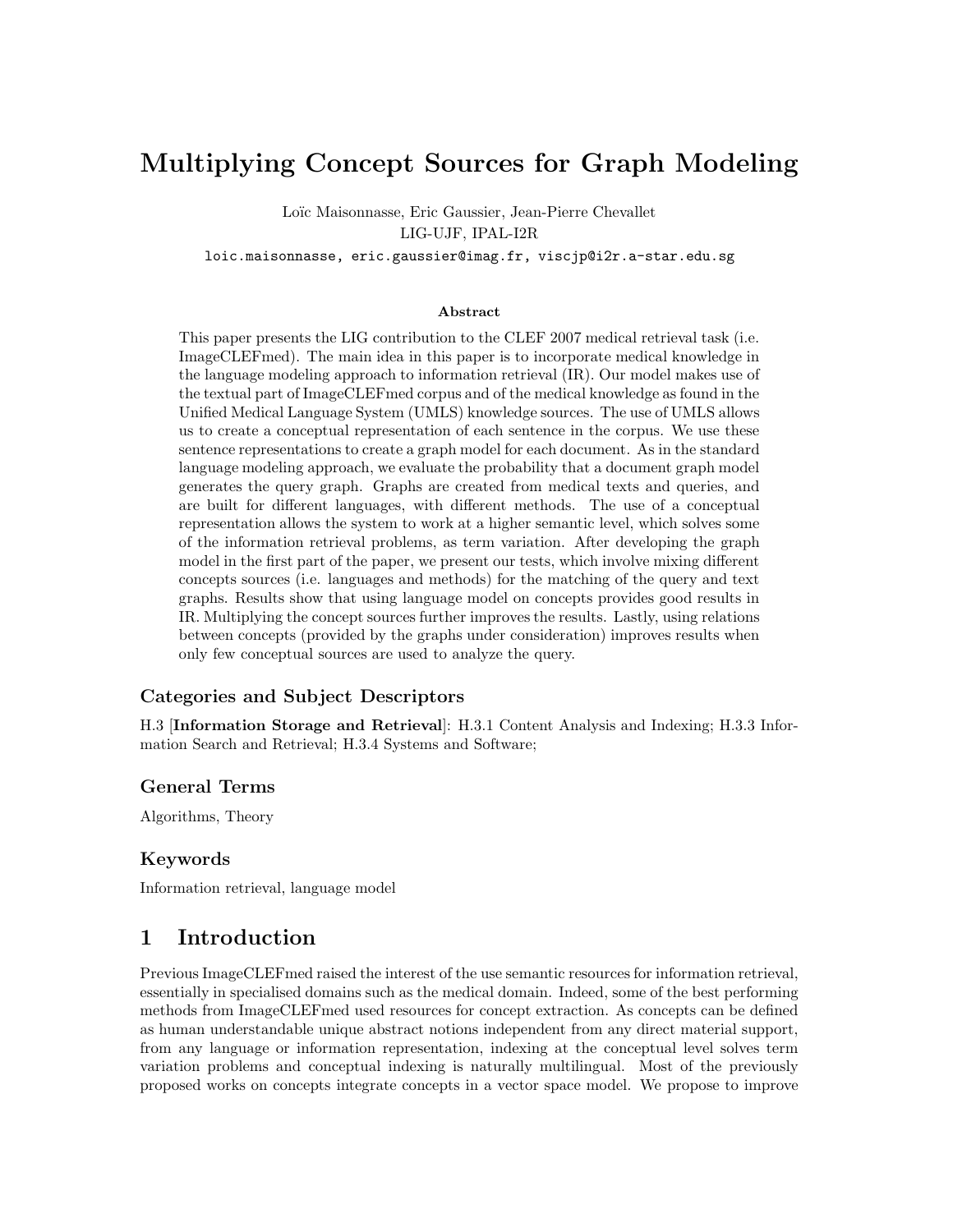such conceptual indexing in two ways. First we used an advanced representation of the document by using relations between concepts, thus a document is represented as a graph. Secondly we integrate such representation in a more advanced model than the vector space model. We propose to extend the graph language modeling approach developed in [5] by considering that relations between terms or concepts are labeled (both syntactic and semantic relations are generally labeled; the model we present here thus addresses a common situation). This paper first presents a short overview of the use of concepts in medical document indexing and language modeling for complex structures. Then a graph modeling approach is proposed. The different graph extraction processes used for documents and queries are then described. Finally, the different results obtained on the CLEF 2007 medical retrieval task are presented.

# 2 State of the Art

This section explores previous work on the use of conceptual indexing in the medical domain as well as previous work on the use of structure in language modeling.

#### 2.1 Graphical Representations in the Medical Domain

The usefulness of concepts has been shown in the previous ImageCLEFmed tasks, where some of the best performing systems on text [2] used conceptual indexing methods based on vector space models. On TREC genomics, [12] uses the *Mesh* and *Entrez* databases to select terms from medical publications. They use terms related to concepts, by identifying this terms in document and in queries they improves the results of bag of words. They also made different experiments by adding domain specific knowledge to the query. They add related terms, thesaurus relation, or computed variations. Results show that adding the terms variants of concepts gives the best improvement of results. If authors have directly used concepts instead of terms associated to concepts we supposed that variation of the concept would have been incorporate in the concepts, so terms variation improvement directly is related to concepts. The authors declare that *retrieval* on the concept level can achieve substantial improvement over purely term-based retrieval model.

Other researchers have tried to go beyond the use of concepts by exploiting relations between concepts. [11] evaluates the usefulness of UMLS concepts and semantic relations in medical IR. They first extract concepts and relations from documents and queries. To do so, they hypothesize that if two concepts have a semantic relation in a thesaurus and appear in the same sentence, then the semantic relation holds between the associated words. To select relations, they rely on two further assumptions: (1) interesting relations occur between interesting concepts; (2) relations are expressed by typical lexical markers such as verbs. They implement assumption (1) through a selection based on the IDF of concepts linked by a relation, whereas assumption (2) leads them to use a co-occurrence matrix between lexical verbs and relations. The method is evaluated on a medical collection with 25 queries with relevance assessments provided by medical experts. In their experimentation, concepts and relations are considered in different vector spaces. The experiments show that using both concepts and relations lower the results obtained with concepts alone.

#### 2.2 Structure Language Modeling

The language modeling approach to IR has first been proposed in [7]. The basic idea is to view each document as a language sample and querying as a generative process. Even though smoothed unigram models have yielded good performance in IR, several works have investigated, within the language modeling framework, the use of more advanced representations. Works like [10] and [9] proposed to combine unigram models with bigram models. Others works, e.g. [4] or [3], incorporated syntactic dependencies in the language model. [3], for example, introduces a dependence language model for IR which integrates syntactic dependencies in the computation of document relevance scores. This model relies on a variable L, defined as a "linkage" over query terms, which is generated from a document according to  $P(L|M_d)$ , where  $M_d$  represents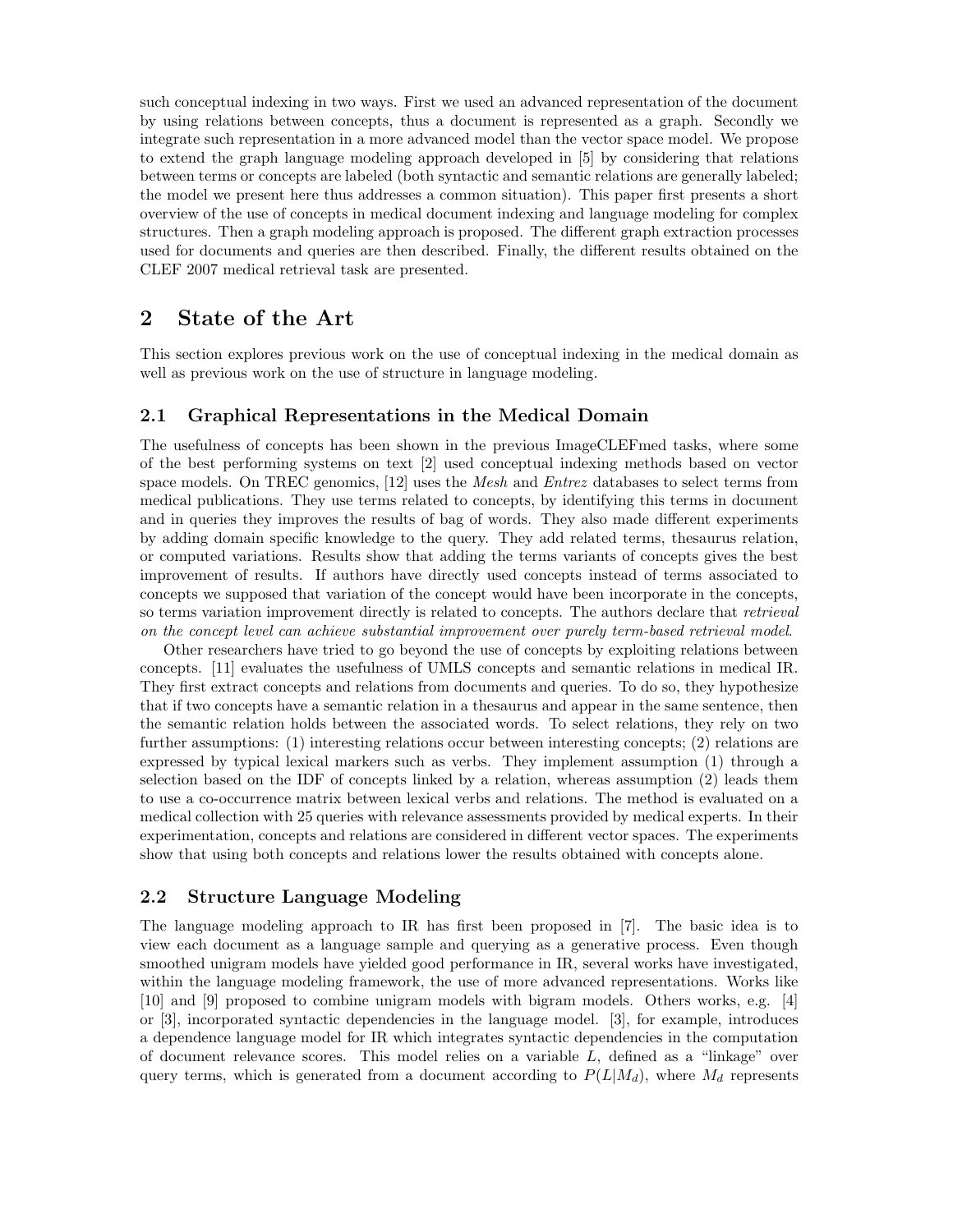a document model. The query is then generated given L and  $M_d$ , according to  $P(Q|L, M_d)$ . In principle, the probability of the query,  $P(Q|M_d)$ , is to be calculated over all linkages Ls, but, for efficiency reasons, the authors make the standard assumption that these linkages are dominated by a single one, the most probable one:  $L = \text{argmax}_{L} P(L|Q)$ .  $P(Q|M_d)$  is then formulated as:

$$
P(Q|M_d) = P(L|M_d) P(Q|L, M_d)
$$
\n
$$
(1)
$$

In the case of a dependency parser, as the one used in [3], each term has exactly one governor in each linkage  $L$ , so that the above quantity can be further decomposed, leading to:

$$
\log P(Q|M_d) = \log P(L|M_d) + \sum_{i=1..n} \log P(q_i|M_d) + \sum_{(i,j)\in L} MI(q_i, q_j|L, M_d)
$$
 (2)

where  $MI$  denotes the mutual information, and:

$$
P(L|M_d) \propto \prod_{(i,j)\in L} \hat{P}(R|q_i, q_j) \tag{3}
$$

 $\hat{P}(R|q_i, q_j)$  in the above equation represents the empirical estimate of the probability that concepts  $q_i$  and  $q_j$  are related through a parse in document d. As the reader may have noticed, there is a certain ambiguity in the way the linkage  $L$  is used in this model. Consequently, this model is not completly satisfying (see [5] for a short discussion of this problem), and we rely on a different model to account for graphical structures in the language modeling approach to IR. We now describe this model, which we will refer to as the graph model.

# 3 Graph Model

We propose a graph modeling approach for IR (which generalizes the one proposed in [5]) in which each relation is labelled with one or more lables. We assume that a semantic analysis of a query q can be represented as a graph  $G_q = (C, E)$ , where C is the set of terms (or concepts) in q, and E is a relation from  $C \times C$  in the set of the label sets  $EN (E(c_i, c_j) = \{labels\}$  if  $c_i$  and  $c_j$  are related through a relation labelled with the labels in  ${labels}$ , and  $\emptyset$  otherwise). The probability that the graph of query  $q$  is generated by the model of document  $d$  can be decomposed as:

$$
P(G_q|M_d) = P(C|M_d) P(E|C, M_d)
$$
\n
$$
(4)
$$

Assuming that, conditioned on  $M_d$ , query concepts are independent of one another (a standard assumption in the language model), and that, conditioned on  $M_d$  and C, edges are independent of one another (again a standard assumption), we can write:

$$
P(C|M_d) = \prod_{c_i \in C} P(c_i|M_d)
$$
\n
$$
(5)
$$

$$
P(E|C, M_d) = \prod_{(i,j)} P(E(q_i, q_j)|C, M_d)
$$
\n
$$
(6)
$$

Equation 5 corresponds to the standard language model (potentially applied to concepts), and equation 6 carries the contribution of edges. The quantity  $P(c_i|M_d)$  of equation 5 is computed through a simple Jelinek-Mercer smoothing:

$$
P(c_i|M_d) = (1 - \lambda_u) \frac{D(c_i)}{D(*)} + \lambda_u \frac{C(c_i)}{C(*)}
$$
\n(7)

where  $D(c_i)$   $(C(c_i))$  is the number of times  $c_i$  appears in a document (collection) and  $D(*)$   $(C(*))$ in the number of concepts in the document (collection).

The quantities  $P(E(q_i, q_j)|C, M_d)$  of equation 6 can be decomposed as: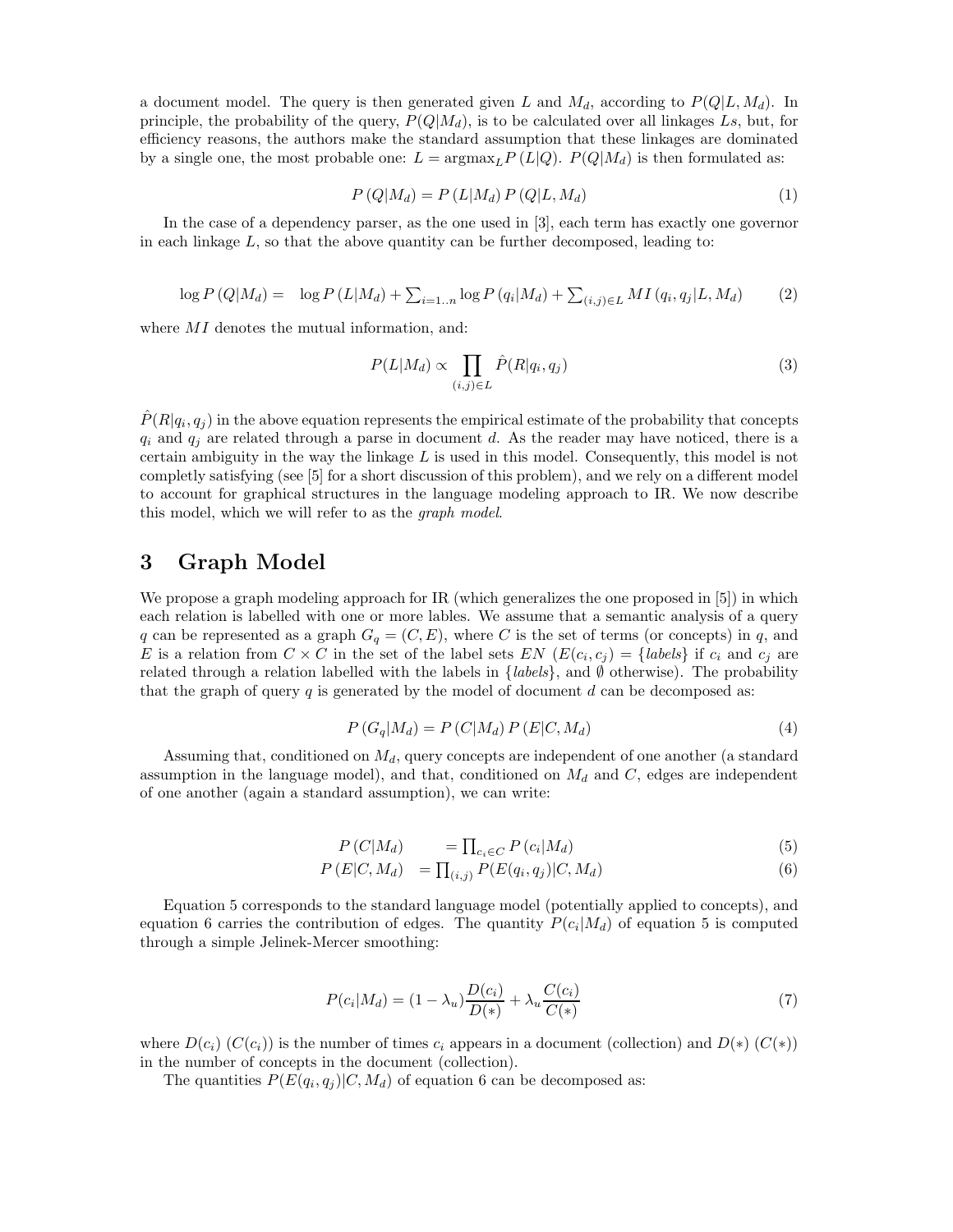$$
P(E(q_i, q_j)|C, M_d) = \prod_{\text{label} \in E(q_i, q_j)} P(R(q_i, q_j, \text{label})|q_i, q_j, M_d)
$$
\n
$$
(8)
$$

where  $R(q_i, q_j, label)$  indicates that there is a relation between  $q_i$  and  $q_j$ , the label set of which contains label.

An edge probability is thus equal to the product of the corresponding single-label relations. Following standard practice in language modeling, one can furthermore "smooth" this estimate by adding a contribution from the collection. This results in:

$$
P(R(c_i, c_j, label)|C, M_d) = (1 - \lambda_e) \frac{D(c_i, c_j, label)}{D(c_i, c_j)} + \lambda_e \frac{C(c_i, c_j, label)}{C(c_i, c_j)}
$$
(9)

where  $D(c_i, c_j, label)$  ( $C(c_i, c_j, label)$ ) is the number of times  $c_i$  and  $c_j$  are linked with a relation labeled *label* in the document (collection).  $D(c_i, c_j)$  ( $C(c_i, c_j)$ ) is the number of times  $c_i$  and  $c_j$ are observed together in the document.

The above model can be applied to any graphical representation of queries and documents, and relies on only two terms, which are easy to estimate. We now show how this model behaves experimentally.

# 4 Graph Extractions

UMLS is a good candidate as a knowledge source for medical text indexing. It is more than a terminology because it describes terms with associated concepts. This knowledge is large (more than 1 million concepts, 5.5 million of terms in 17 languages). Unfortunately, UMLS is constitute of different sources (thesaurus, terms lists), and is neither complete, nor consistent. UMLS is a "meta thesaurus", i.e. a merger of existing thesaurus. It is not an ontology, because there is no formal description of concepts, but its large set of terms and variation restricted to medical domain only, enable full scale conceptual indexing system. In UMLS, all concepts are assigned to at least one semantic type from the Semantic Network. This provides consistent categorization of all concepts in the meta-thesaurus at the relatively general level represented in the Semantic Network. This enables to detect general semantic relation between concepts that are define in this network.

Graphs are produced in two steps: concept detection and then relation detection. For concept detection, we use three different methods. The first one use MetaMap [1] but as MetaMap is only for English we use it only on the English part of the collection. No equivalent tools are available for French and for German, so we use our own mapping tools. This tool selects in UMLS all concepts that have a textual instance in the document. We show in [8] that such a strategy is better than extracting only precise concepts and can challenge or improve text based IR. This concept detection uses a syntactic analysis of sentences and a term mapping. The syntactic analysis is provided by MiniPar (for English) or by treeTagger (for all languages). To improve term mapping, we carried out some filtering on word and/or on UMLS. First we consider that stop word can not be instance of a concept even if such instance exists in UMLS. We eliminate some specific thesaurus/ontologies from UMLS (those that are very precise or that are not relevant for our task). At last, we remove from UMLS some hierarchies that we consider irrelevant for our task (ex. hierarchy corresponding to "Geographic area"). Such filtering reduces terms ambiguity and consequently improve the mapping. Results of concept extraction for a sentence can be view on figure 4.

We therefore have three concept extraction methods:

- $\bullet$  (1) MetaMap
- (2) Mapping tools with MiniPar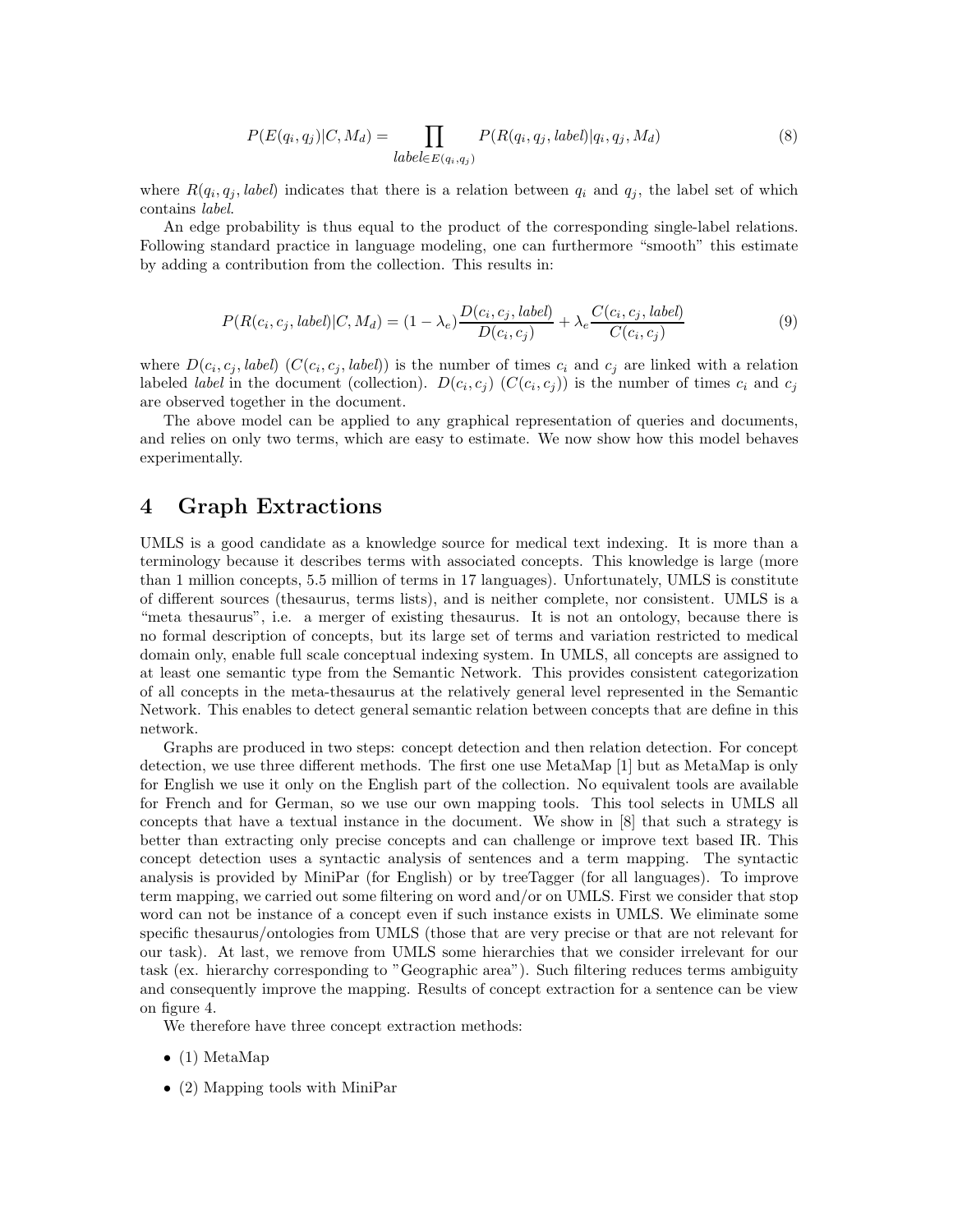

Figure 1: FCG produced for Show me chest CT images with emphysema

• (3) Mapping tools with TreeTagger

After concept detection, we add conceptual relations between concepts. The relations used are those defined in the semantic network. We made the hypothesis that a relation exists in a semantic graph if two concepts are detected in the same sentence and if a relation between these concepts is defined in the semantic network. For finding relations, we first tag concept with their semantic type and we add semantic relations that link concepts with corresponding tag. Result of relation extraction for a sentence can be view on figure 4. We don't make any further disambiguisation on relations.

Since we compute the frequency  $D(c_i, c_j, name)$  ( $C(c_i, c_j, name)$ ) as the number of times that  $c_i$  and  $c_j$  are linked in sentence on document (collection) and the probabilities  $D(c_i, c_j)$  ( $C(c_i, c_j)$ ) as the number of times that they appear in the same sentence in a document (collection). Assuming our relation extraction method the probability of a relation on a document will be 1 if the two concepts appear in a same sentence of the document and 0 otherwise.

## 5 Evaluation

We show here the results obtains for this methods on the corpus CLEFmed 2007 [6].

#### 5.1 Corpus Analysis

We choose to analyses the English part of the collection with MetaMap(1). The French and the German part of the collection are analysed with TreeTagger.

For queries we propose to regroup different analysis, a query is therefore a set of graph  $Q =$  ${G<sub>g</sub>}$ . The probability of a query assuming a document graph model is obtained by the product of the probability of generating each graph.

$$
P(Q = \{G_q\} | M_g) = \prod_{G_q} P(G_q | M_d)
$$
\n(10)

We propose to group the analysis as following:

- (E) one English graph extracted by (1)
- (E\_Mix) English graphs extracted by  $(1)(2)(3)$
- (EFG) English graph extracted by (1) with French and German graph extracted by (3)
- (EFG\_Mix) English graphs extracted by  $(1)(2)(3)$  with French and German graph extracted by  $(3)$

For example, in group  $EFG_M$  a query is represented by 5 different graphs.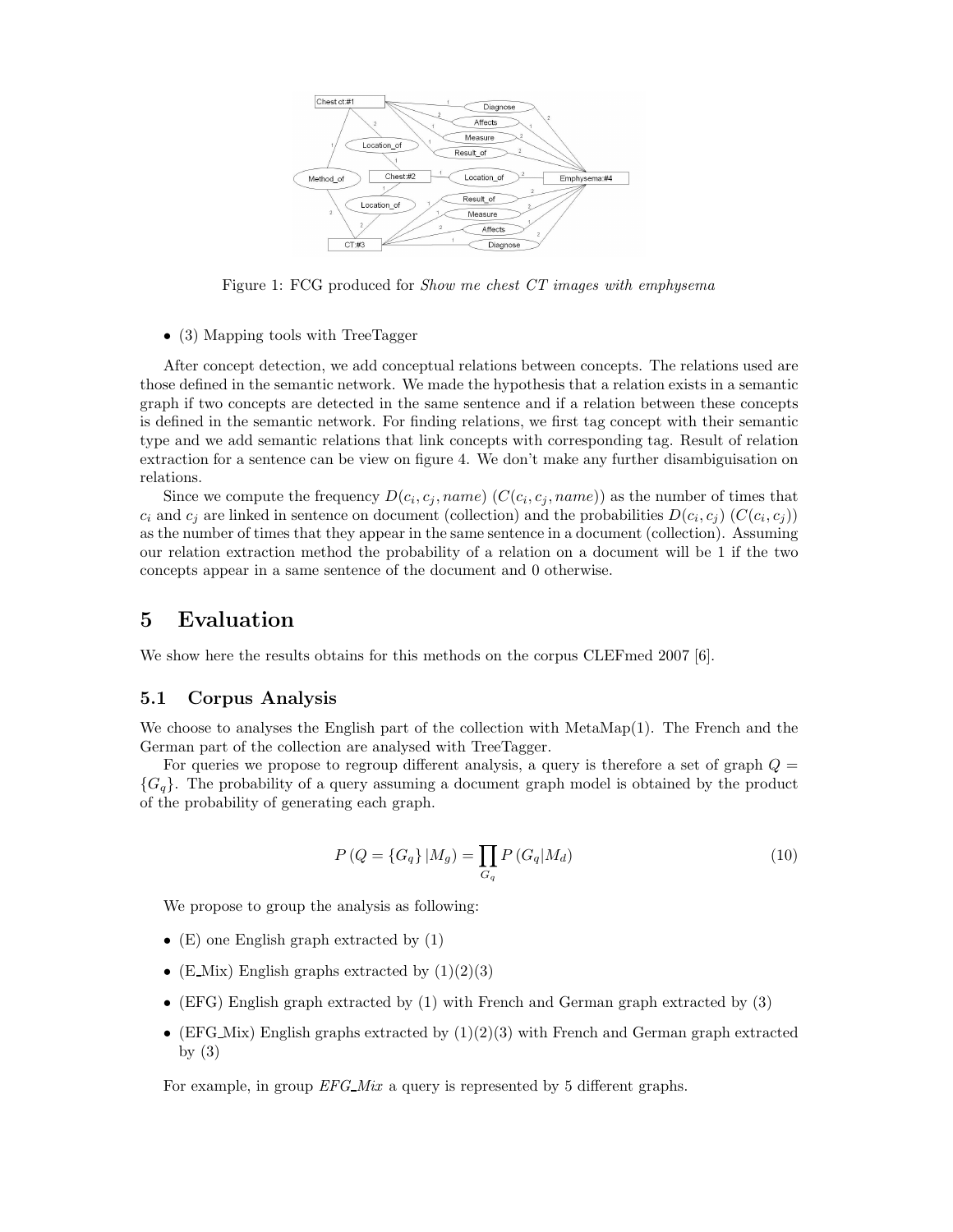|                    | unigram model |        |        |        |             | graph model |           |        |        |  |
|--------------------|---------------|--------|--------|--------|-------------|-------------|-----------|--------|--------|--|
|                    | 2005-2006     |        |        | 2007   |             |             | 2005-2006 | 2007   |        |  |
|                    | $\lambda_u$   | text   | image  | image  | $\lambda_u$ | $\lambda_e$ | text      | image  | image  |  |
| MAP                |               |        |        |        |             |             |           |        |        |  |
| $\overline{E}$     | 0.2           | 0.2468 | 0.2284 | 0.3494 | 0.2         | 0.9         | 0.2463    | 0.2277 | 0.3638 |  |
| $E$ <sub>Mix</sub> | 0.1           | 0.2610 | 0.2359 | 0.3784 | 0.1         | 0.9         | 0.2620    | 0.2363 | 0.3779 |  |
| <b>EFG</b>         | 0.1           | 0.2547 | 0.2274 | 0.3643 | 0.1         | 0.9         | 0.2556    | 0.2313 | 0.3733 |  |
| EFG_Mix            | 0.1           | 0.2673 | 0.2395 | 0.3962 | 0.1         | 0.9         | 0.2670    | 0.2394 | 0.3969 |  |
| P@5                |               |        |        |        |             |             |           |        |        |  |
| E                  | 0.2           | 0.4618 | 0.4436 | 0.4533 | 0.2         | 0.9         | 0.4582    | 0.4400 | 0.4867 |  |
| $E$ <sub>Mix</sub> | 0.1           | 0.4727 | 0.4582 | 0.4767 | 0.1         | 0.8         | 0.4800    | 0.4582 | 0.4767 |  |
| <b>EFG</b>         | 0.2           | 0.4582 | 0.4364 | 0.5333 | 0.1         | 0.8         | 0.4618    | 0.4473 | 0.5667 |  |
| $EFG_M$ ix         | 0.1           | 0.4836 | 0.4691 | 0.5    | 0.1         | 0.8         | 0.4909    | 0.4655 | 0.5    |  |

Table 1: best results for mean average precision (MAP) and precision at five documents (P@5)

#### 5.2 Results

We first evaluate our system on the two previous years of CLEF med, we select the best performing methods at the textual level. At this level, we consider a textual annotation pertinent if one of its associated images is pertinent at the image level. Table 5.2 shows the results obtained on CLEF for the different collections, with the best parameters evaluated on the textual part of CLEFmed 2005 and 2006. We evaluate the results with mean average precision (MAP), since it gives an overview of results, and with precision at 5 documents (P@5), since this measure shows system precision on first results.

Results show that the best performing method, for MAP, is the one that uses all concept sources presented in this paper (EFG mix). Using different concept sources for the query improves the overall results of IR. Such method helps in finding all query concepts and improves the recall. But for precision at five documents, best results are obtained with EFG that use one concept source per language. Using only the three languages provides the best concepts. Adding other concept sources may add some false concepts that lower the precision.

For graph indexing, MAP results show a similar behaviour to concepts alone. The only difference is on EFG where relation results are better than concept results, on MAP and P@5. This confirms our idea that concepts and relations are well extracted in this method that is why P@5 results are the best and why using relation improves concept results.

# 6 Conclusion

We proposed here a framework for using semantic resources in medical domain. We describe a method for creating graph representation of text and we propose a graph modeling approach for IR. On this framework we evaluate the impact of the multiplication of concept extraction sources on query. Results show that graph indexing can be useful for improving the first results of the system and that multiplying concept sources improves the overall results of IR. In this paper we only work on the query, in future work, we intend to evaluate multiplication of concept sources for document. Our relation extraction method is simple; using a more precise method should improve results.

# References

[1] A. Aronson. Effective mapping of biomedical text to the UMLS metathesaurus: The MetaMap program. In Proc AMIA 2001, pages 17–21, 2001.